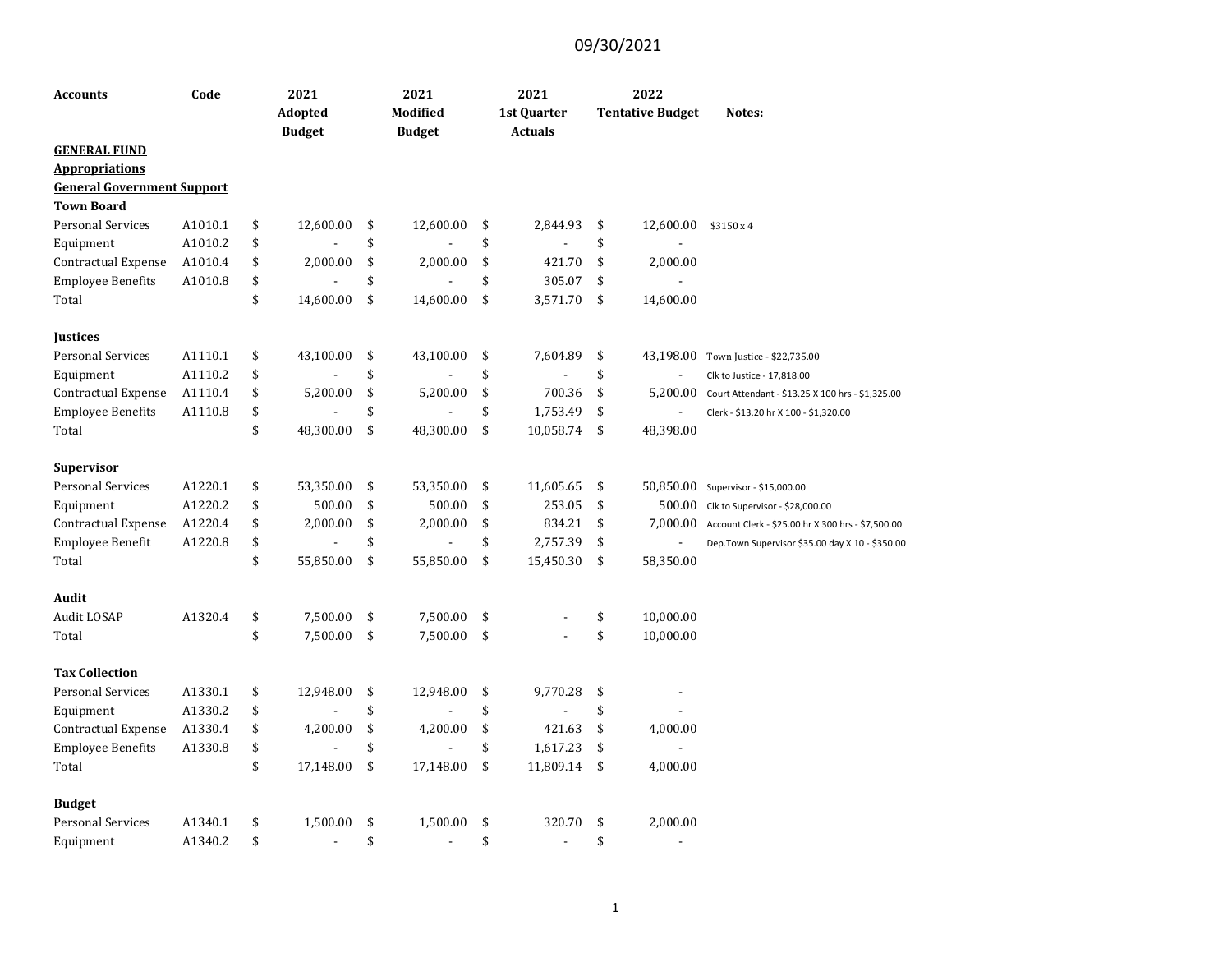| <b>Accounts</b>                                 | Code    |          | 2021<br>Adopted |          | 2021<br><b>Modified</b> | 2021<br>1st Quarter                              | 2022<br><b>Tentative Budget</b> | Notes:                                            |
|-------------------------------------------------|---------|----------|-----------------|----------|-------------------------|--------------------------------------------------|---------------------------------|---------------------------------------------------|
|                                                 | A1340.4 |          | <b>Budget</b>   |          | <b>Budget</b>           | \$<br><b>Actuals</b><br>$\overline{\phantom{a}}$ | \$                              |                                                   |
| Contractual Expense<br><b>Employee Benefits</b> | A1340.8 | \$       |                 | \$<br>\$ |                         | \$<br>54.30                                      |                                 |                                                   |
| Total                                           |         | \$<br>\$ | 1,500.00        | \$       | 1,500.00                | \$<br>375.00                                     | \$<br>2,000.00                  |                                                   |
|                                                 |         |          |                 |          |                         |                                                  |                                 |                                                   |
| <b>Assessors</b>                                |         |          |                 |          |                         |                                                  |                                 |                                                   |
| <b>Personal Services</b>                        | A1355.1 | \$       |                 | \$       |                         | \$                                               | \$                              |                                                   |
| Equipment                                       | A1355.2 | \$       |                 | \$       |                         | \$                                               | \$                              |                                                   |
| <b>Contractual Expense</b>                      | A1355.4 | \$       | 39,200.00       | \$       | 39,200.00               | \$                                               | \$<br>39,200.00                 |                                                   |
| Total                                           |         | \$       | 39,200.00       | \$       | 39,200.00               | \$                                               | \$<br>39,200.00                 |                                                   |
| <b>Fiscal Advisors</b>                          |         |          |                 |          |                         |                                                  |                                 |                                                   |
| Contractual Expense                             | A1380.4 | \$       |                 | \$       |                         | \$                                               | \$                              |                                                   |
| Total                                           |         | \$       |                 | \$       |                         | \$                                               | \$                              |                                                   |
| <b>Town Clerk</b>                               |         |          |                 |          |                         |                                                  |                                 |                                                   |
| <b>Personal Services</b>                        | A1410.1 | \$       | 38,525.00       | \$       | 38,525.00               | \$<br>5,423.28                                   | \$                              | 38,693.00 Town Clerk - \$35,525.00                |
| Equipment                                       | A1410.2 | \$       |                 | \$       |                         | \$                                               | \$                              | Dep. Tn Clerk - \$13.20 hr X 240 hrs - \$3,168.00 |
| Contractual Expense                             | A1410.4 | \$       | 3,200.00        | \$       | 3,200.00                | \$<br>194.91                                     | \$<br>3,200.00                  |                                                   |
| <b>Employee Benefits</b>                        | A1410.8 | \$       |                 | \$       |                         | \$<br>3,213.45                                   |                                 |                                                   |
| Total                                           |         | \$       | 41,725.00       | \$       | 41,725.00               | \$<br>8,831.64                                   | \$<br>41,893.00                 |                                                   |
| <b>Attorney</b>                                 |         |          |                 |          |                         |                                                  |                                 |                                                   |
| <b>Personal Services</b>                        | A1420.1 | \$       |                 | \$       |                         | \$                                               | \$                              |                                                   |
| Equipment                                       | A1420.2 | \$       |                 | \$       |                         | \$                                               | \$                              |                                                   |
| <b>Contractual Expense</b>                      | A1420.4 | \$       | 30,000.00       | \$       | 30,000.00               | \$<br>2,526.50                                   | \$<br>35,000.00                 |                                                   |
| Total                                           |         | \$       | 30,000.00       | \$       | 30,000.00               | \$<br>2,526.50                                   | \$<br>35,000.00                 |                                                   |
| <b>Engineer</b>                                 |         |          |                 |          |                         |                                                  |                                 |                                                   |
| <b>Contractual Expense</b>                      | A1440.4 | \$       | 2,500.00        | \$       | 2,500.00                | \$                                               | \$<br>2,500.00 Battle Hill      |                                                   |
| Total                                           |         | \$       | 2,500.00        | \$       | 2,500.00                | \$                                               | \$<br>2,500.00                  |                                                   |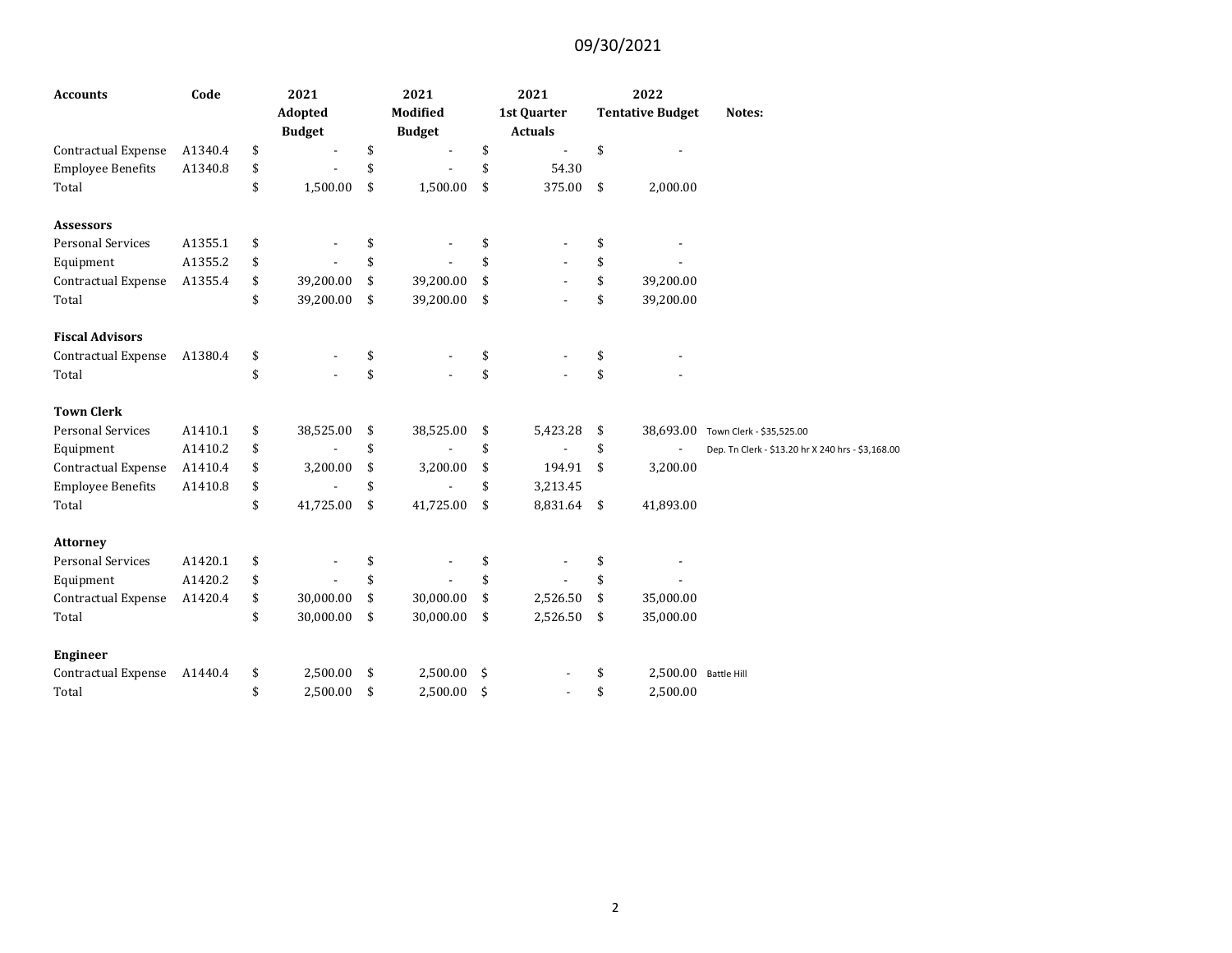| <b>Accounts</b>                     | Code    | 2021<br>Adopted<br><b>Budget</b> | 2021<br><b>Modified</b><br><b>Budget</b> | 2021<br>1st Quarter<br><b>Actuals</b> | 2022<br><b>Tentative Budget</b> | Notes:                                       |
|-------------------------------------|---------|----------------------------------|------------------------------------------|---------------------------------------|---------------------------------|----------------------------------------------|
| <b>Elections</b>                    |         |                                  |                                          |                                       |                                 |                                              |
| <b>Personal Services</b>            | A1450.1 | \$                               | \$                                       | \$                                    | \$                              |                                              |
| Equipment                           | A1450.2 | \$                               | \$                                       | \$                                    | \$                              |                                              |
| Contractual Expense                 | A1450.4 | \$<br>250.00                     | \$<br>250.00                             | \$                                    | \$<br>250.00                    |                                              |
| Total                               |         | \$<br>250.00                     | \$<br>250.00                             | \$                                    | \$<br>250.00                    |                                              |
| <b>Buildings</b>                    |         |                                  |                                          |                                       |                                 |                                              |
| <b>Personal Services</b>            | A1620.1 | \$<br>2,000.00                   | \$<br>2,000.00                           | \$<br>840.81                          | \$                              | 2,457.00 13.65 hr X 180 hrs                  |
| Equipment                           | A1620.2 | \$                               | \$                                       | \$                                    | \$<br>650.00                    | air conditioner and dehumidifier for library |
| Contractual Expense                 | A1620.4 | \$<br>60,000.00                  | \$<br>60,000.00                          | \$<br>6,609.91                        | \$<br>60,000.00                 |                                              |
| <b>Employee Benefits</b>            | A1620.8 | \$                               | \$                                       | \$<br>74.74                           |                                 |                                              |
| Total                               |         | \$<br>62,000.00                  | \$<br>62,000.00                          | \$<br>7,525.46                        | \$<br>63,107.00                 |                                              |
| <b>Central Communicatons System</b> |         |                                  |                                          |                                       |                                 |                                              |
| <b>Personal Services</b>            | A1650.1 | \$                               | \$                                       | \$                                    | \$                              |                                              |
| Equipment                           | A1650.2 | \$                               | \$                                       | \$                                    | \$                              |                                              |
| Contractual Expense                 | A1650.4 | \$<br>5,000.00                   | \$<br>5,000.00                           | \$<br>2,136.09                        | \$<br>5,500.00                  | North Shore Solutions - \$1,750.00           |
| Total                               |         | \$<br>5,000.00                   | \$<br>5,000.00                           | \$<br>2,136.09                        | \$<br>5,500.00                  |                                              |
| <b>Central Printing and Mailing</b> |         |                                  |                                          |                                       |                                 |                                              |
| <b>Personal Services</b>            | A1670.1 | \$                               | \$                                       | \$                                    | \$                              |                                              |
| Equipment                           | A1670.2 | \$                               | \$                                       | \$                                    | \$                              |                                              |
| Contractual Expense                 | A1670.4 | \$<br>1,700.00                   | \$<br>1,700.00                           | \$<br>2,585.46                        | \$<br>1,700.00                  |                                              |
| Total                               |         | \$<br>1,700.00                   | \$<br>1,700.00                           | \$<br>2,585.46                        | \$<br>1,700.00                  |                                              |
| <b>Special items</b>                |         |                                  |                                          |                                       |                                 |                                              |
| Unallocated Insuran                 | A1910.4 | \$<br>40,000.00                  | \$<br>40,000.00                          | \$                                    | \$<br>42,000.00                 |                                              |
| Municipal Associatio                | A1920.4 | \$<br>1,000.00                   | \$<br>1,000.00                           | \$<br>1,000.00                        | \$<br>1,100.00                  |                                              |
| Contingency                         | A1990.4 | \$<br>42,000.00                  | \$<br>42,000.00                          | \$                                    | \$<br>42,000.00                 |                                              |
| Total                               |         | \$<br>83,000.00                  | \$<br>83,000.00                          | \$<br>1,000.00                        | \$<br>85,100.00                 |                                              |
| Total General Government Supp \$    |         | 410,273.00                       | \$<br>410,273.00                         | \$<br>65,870.03                       | \$<br>411,598.00                |                                              |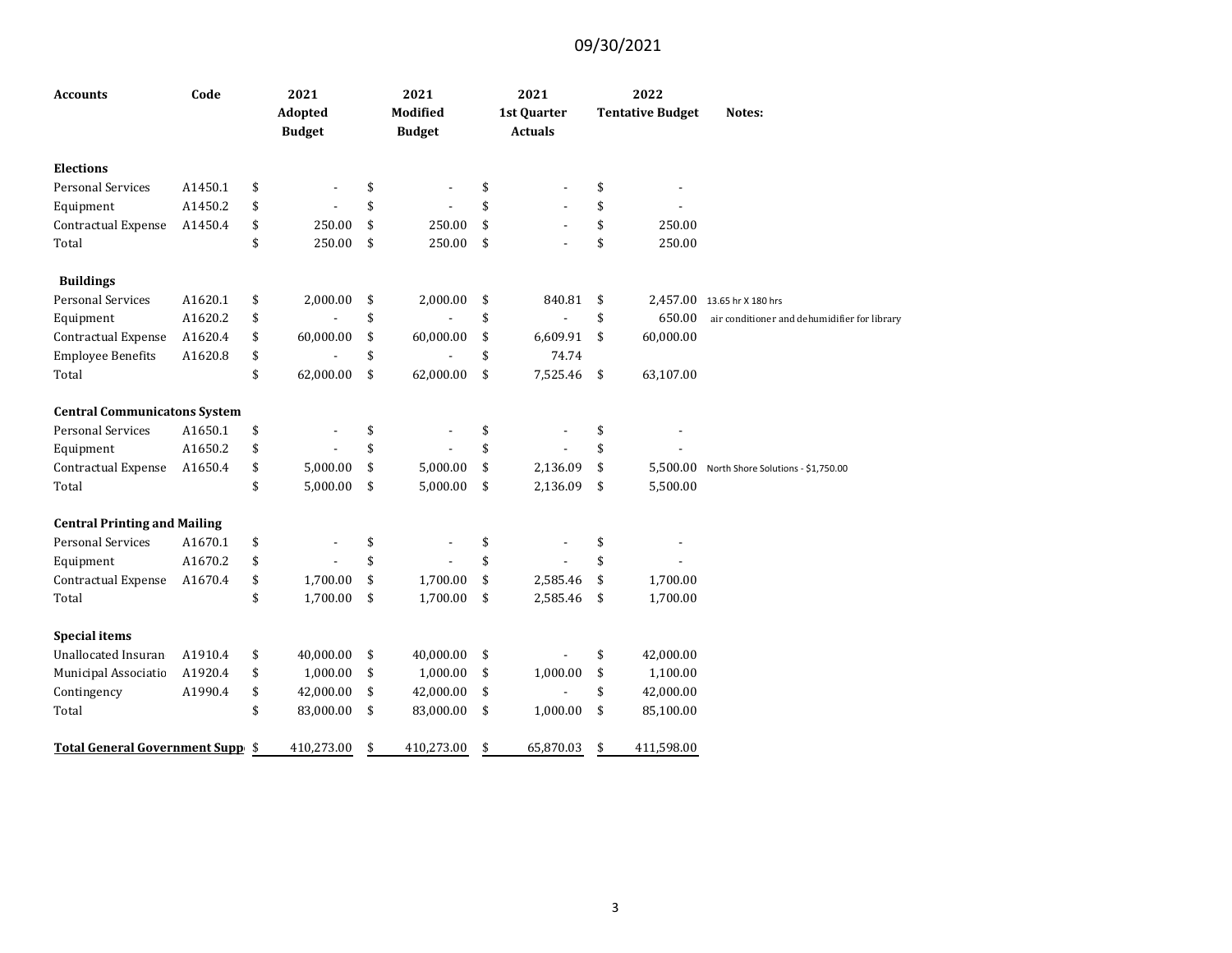| <b>Accounts</b>             | Code    | 2021                     | 2021                             | 2021                           | 2022                    |        |
|-----------------------------|---------|--------------------------|----------------------------------|--------------------------------|-------------------------|--------|
|                             |         | Adopted<br><b>Budget</b> | <b>Modified</b><br><b>Budget</b> | 1st Quarter<br><b>Actuals</b>  | <b>Tentative Budget</b> | Notes: |
| <b>Public Safety</b>        |         |                          |                                  |                                |                         |        |
| <b>Traffic Control</b>      |         |                          |                                  |                                |                         |        |
| <b>Personal Services</b>    | A3310.1 | \$                       | \$                               | \$                             | \$                      |        |
| Equipment                   | A3310.2 | \$                       | \$                               | \$                             | \$                      |        |
| Contractual Expense         | A3310.4 | \$<br>1,500.00           | \$<br>1,500.00                   | \$                             | \$<br>1,500.00          |        |
| Total                       |         | \$<br>1,500.00           | \$<br>1,500.00                   | \$                             | \$<br>1,500.00          |        |
| <b>Control of Dogs</b>      |         |                          |                                  |                                |                         |        |
| <b>Personal Services</b>    | A3510.1 | \$<br>7,947.00           | \$<br>7,947.00                   | \$<br>1,688.57                 | \$<br>7,947.00          |        |
| Equipment                   | A3510.2 | \$                       | \$                               | \$<br>Ĭ.                       | \$                      |        |
| Contractual Expense         | A3510.4 | \$<br>4,700.00           | \$<br>4,700.00                   | \$                             | \$<br>4,700.00          |        |
| <b>Employee Benefits</b>    | A3510.8 | \$                       | \$                               | \$<br>145.33                   |                         |        |
| Total                       |         | \$<br>12,647.00          | \$<br>12,647.00                  | \$<br>1,833.90                 | \$<br>12,647.00         |        |
| <b>Animal Control Other</b> |         |                          |                                  |                                |                         |        |
| <b>Personal Services</b>    | A3520.1 | \$                       | \$<br>٠                          | \$<br>٠                        | \$                      |        |
| Equipment                   | A3520.2 | \$                       | \$                               | \$                             | \$                      |        |
| Contractual Expense         | A3520.4 | \$                       | \$                               | \$<br>$\overline{\phantom{a}}$ | \$                      |        |
| Total                       |         | \$                       | \$                               | \$                             | \$                      |        |
| <b>Safety Inspection</b>    |         |                          |                                  |                                |                         |        |
| <b>Personal Services</b>    | A3620.1 | \$<br>11,730.00          | \$<br>11,730.00                  | \$<br>2,286.34                 | \$<br>11,730.00         |        |
| Equipment                   | A3620.2 | \$<br>300.00             | \$<br>300.00                     | \$                             | \$<br>300.00            |        |
| Contractual Expense         | A3620.4 | \$<br>1,000.00           | \$<br>1,000.00                   | \$<br>96.70                    | \$<br>1,000.00          |        |
| <b>Employee Benefits</b>    | A3620.8 | \$                       | \$                               | \$<br>420.56                   |                         |        |
| Total                       |         | \$<br>13,030.00          | \$<br>13,030.00                  | \$<br>2,803.60                 | \$<br>13,030.00         |        |
| <b>Total Public Safety</b>  |         | \$<br>27,177.00          | \$<br>27,177.00                  | \$<br>4,637.50                 | \$<br>27,177.00         |        |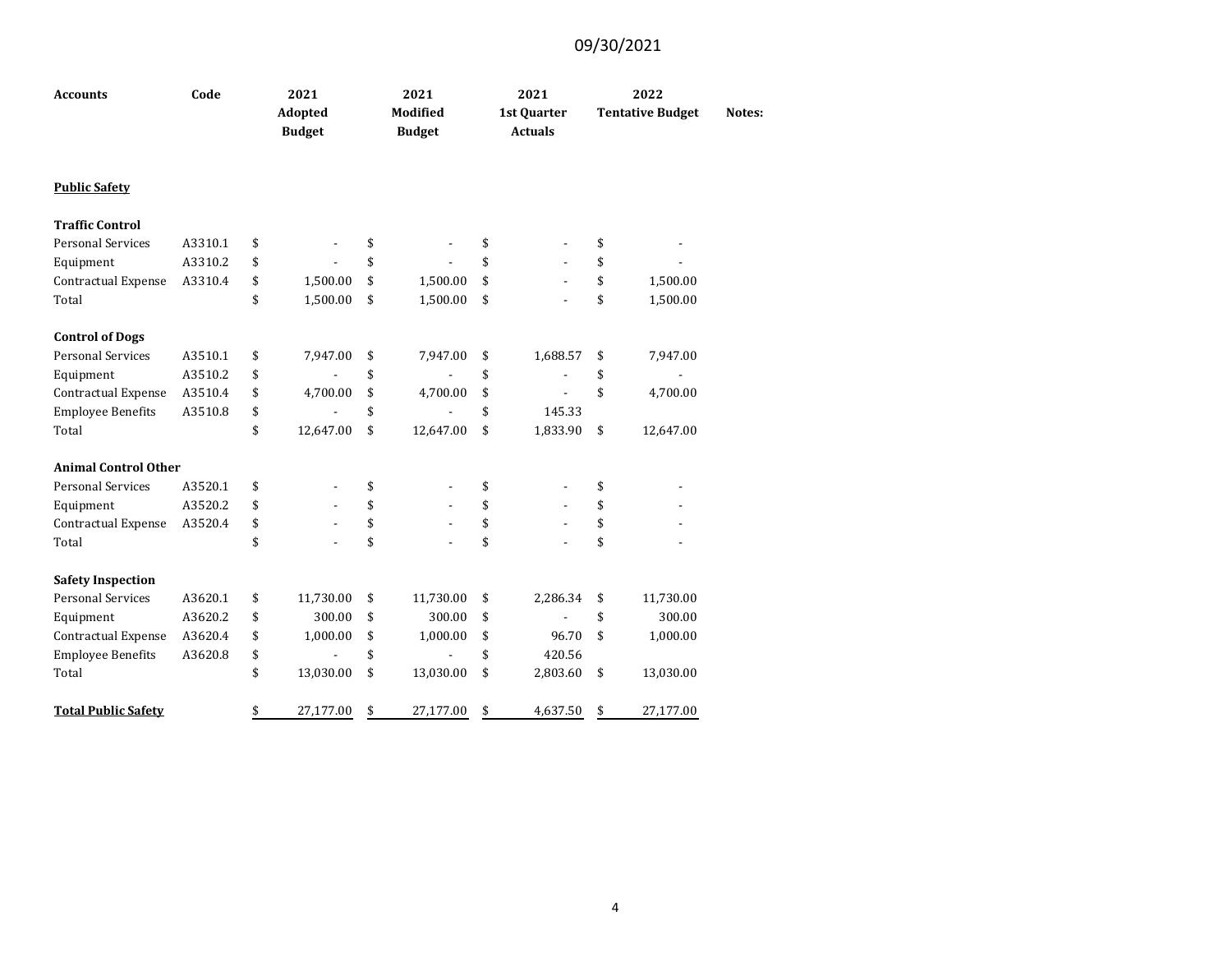| <b>Accounts</b>                      | Code    | 2021<br>Adopted<br><b>Budget</b> | 2021<br><b>Modified</b><br><b>Budget</b> | 2021<br>1st Quarter<br><b>Actuals</b> | 2022<br><b>Tentative Budget</b> | Notes: |
|--------------------------------------|---------|----------------------------------|------------------------------------------|---------------------------------------|---------------------------------|--------|
| <b>Health</b>                        |         |                                  |                                          |                                       |                                 |        |
| <b>Board of Health</b>               |         |                                  |                                          |                                       |                                 |        |
| <b>Personal Services</b>             | A4010.1 | \$<br>1,200.00                   | \$<br>1,200.00                           | \$                                    | \$<br>1,200.00                  |        |
| Total                                |         | \$<br>1,200.00                   | \$<br>1,200.00                           | \$                                    | \$<br>1,200.00                  |        |
| <b>Registrar of Vital Statistics</b> |         |                                  |                                          |                                       |                                 |        |
| <b>Personal Services</b>             | A4020.1 | \$<br>1,020.00                   | \$<br>1,020.00                           | \$<br>235.49                          | \$<br>1,500.00                  |        |
| Equipment                            | A4020.2 | \$                               | \$                                       | \$                                    | \$                              |        |
| Contractual Expense                  | A4020.4 | \$<br>250.00                     | \$<br>250.00                             | \$                                    | \$<br>250.00                    |        |
| Employee Benefit                     | A4020.8 | \$                               | \$                                       | \$<br>19.51                           |                                 |        |
| Total                                |         | \$<br>1,270.00                   | \$<br>1,270.00                           | \$<br>255.00                          | \$<br>1,750.00                  |        |
| Ambulance                            |         |                                  |                                          |                                       |                                 |        |
| <b>Personal Services</b>             | A4540.1 | \$                               | \$                                       | \$                                    | \$                              |        |
| Equipment                            | A4540.2 | \$                               | \$                                       | \$                                    | \$                              |        |
| Contractual Expense                  | A4540.4 | \$<br>134,301.00                 | \$<br>134,301.00                         | \$<br>32,500.00                       | \$<br>134,301.00                |        |
| Total                                |         | \$<br>134,301.00                 | \$<br>134,301.00                         | \$<br>32,500.00                       | \$<br>134,301.00                |        |
| <b>Total Health</b>                  |         | \$<br>136,771.00                 | \$<br>136,771.00                         | \$<br>32,755.00                       | \$<br>137,251.00                |        |
| <b>Transportation</b>                |         |                                  |                                          |                                       |                                 |        |
| <b>Superintendent of Highways</b>    |         |                                  |                                          |                                       |                                 |        |
| <b>Personal Services</b>             | A5010.1 | \$<br>64,586.00                  | \$<br>64,586.00                          | \$<br>10,029.05                       | \$<br>64,586.00                 |        |
| Equipment                            | A5010.2 | \$                               | \$                                       | \$                                    | \$                              |        |
| Contractual Expense                  | A5010.4 | \$<br>1,750.00                   | \$<br>1,750.00                           | \$<br>806.00                          | \$<br>1,750.00                  |        |
| <b>Employee Benefits</b>             | A5010.8 | \$                               | \$                                       | \$<br>4,875.43                        |                                 |        |
| Total                                |         | \$<br>66,336.00                  | \$<br>66,336.00                          | \$<br>15,710.48                       | \$<br>66,336.00                 |        |
| <b>Street Lighting</b>               |         |                                  |                                          |                                       |                                 |        |
| Contractual Expense                  | A5182.4 | \$<br>2,000.00                   | \$<br>2,000.00                           | \$<br>508.73                          | \$<br>2,200.00                  |        |
| Total                                |         | \$<br>2,000.00                   | \$<br>2,000.00                           | \$<br>508.73                          | \$<br>2,200.00                  |        |
| <b>Total Transportation</b>          |         | \$<br>68,336.00                  | \$<br>68,336.00                          | \$<br>16,219.21                       | \$<br>68,536.00                 |        |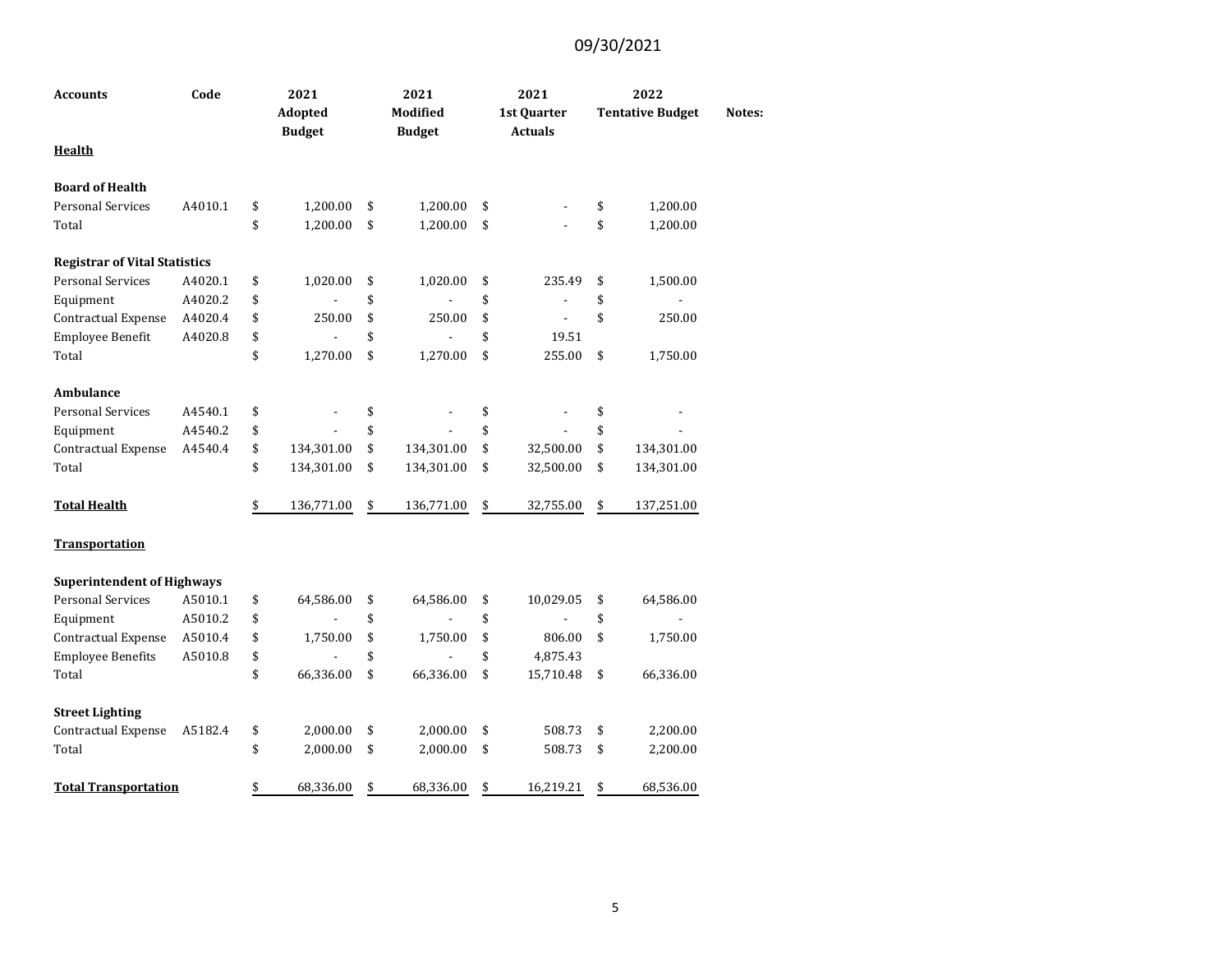| <b>Accounts</b>                            | Code    | 2021<br>Adopted<br><b>Budget</b> | 2021<br><b>Modified</b><br><b>Budget</b> | 2021<br>1st Quarter<br><b>Actuals</b> | 2022<br><b>Tentative Budget</b> | Notes: |
|--------------------------------------------|---------|----------------------------------|------------------------------------------|---------------------------------------|---------------------------------|--------|
| <b>Waterways Navigation</b>                |         |                                  |                                          |                                       |                                 |        |
| Contractual Expense                        | A5710.4 | \$<br>1,800.00                   | \$<br>1,800.00                           | \$                                    | \$<br>1,800.00                  |        |
| Total                                      |         | \$<br>1,800.00                   | \$<br>1,800.00                           | \$                                    | \$<br>1,800.00                  |        |
| <b>Total Waterways Navigation</b>          |         | \$<br>1,800.00                   | \$<br>1,800.00                           | \$                                    | \$<br>1,800.00                  |        |
| <b>Economic Assistance and Opportunity</b> |         |                                  |                                          |                                       |                                 |        |
| <b>Publicity</b>                           |         |                                  |                                          |                                       |                                 |        |
| Contractual Expense                        | A6410.4 | \$<br>300.00                     | \$<br>300.00                             | \$                                    | \$<br>300.00                    |        |
| Total                                      |         | \$<br>300.00                     | \$<br>300.00                             | \$                                    | \$<br>300.00                    |        |
| <b>Veterans Services</b>                   |         |                                  |                                          |                                       |                                 |        |
| <b>Personal Services</b>                   | A6510.1 | \$                               | \$                                       | \$                                    | \$                              |        |
| Equipment                                  | A6510.2 | \$<br>÷,                         | \$                                       | \$<br>٠                               | \$                              |        |
| Contractual Expense                        | A6510.4 | \$<br>700.00                     | \$<br>700.00                             | \$<br>٠                               | \$<br>700.00                    |        |
| Total                                      |         | \$<br>700.00                     | \$<br>700.00                             | \$                                    | \$<br>700.00                    |        |
| Total Economic Assistance and C \$         |         | 1,000.00                         | \$<br>1,000.00                           | \$                                    | 1,000.00                        |        |

#### **Culture and Recreation**

#### **Special Recreational Facilities(Pilot Knob Beach and BattleHill)**

| <b>Personal Services</b> | A7180.1 |      | 12.000.00 \$ | 12.000.00 |            | $-$ S  | 12.000.00 |                                   |
|--------------------------|---------|------|--------------|-----------|------------|--------|-----------|-----------------------------------|
| Equipment                | A7180.2 | - \$ | 500.00 \$    | 500.00    | $\sim$ 8   |        | 500.00    |                                   |
| Contractual Expense      | A7180.4 |      | 13.500.00 \$ | 13.500.00 |            | $-$ \$ |           | 13,500.00 \$12,500.00 Battle Hill |
| Total                    |         |      | 26.000.00 \$ | 26.000.00 | $\sim 100$ |        | 26.000.00 |                                   |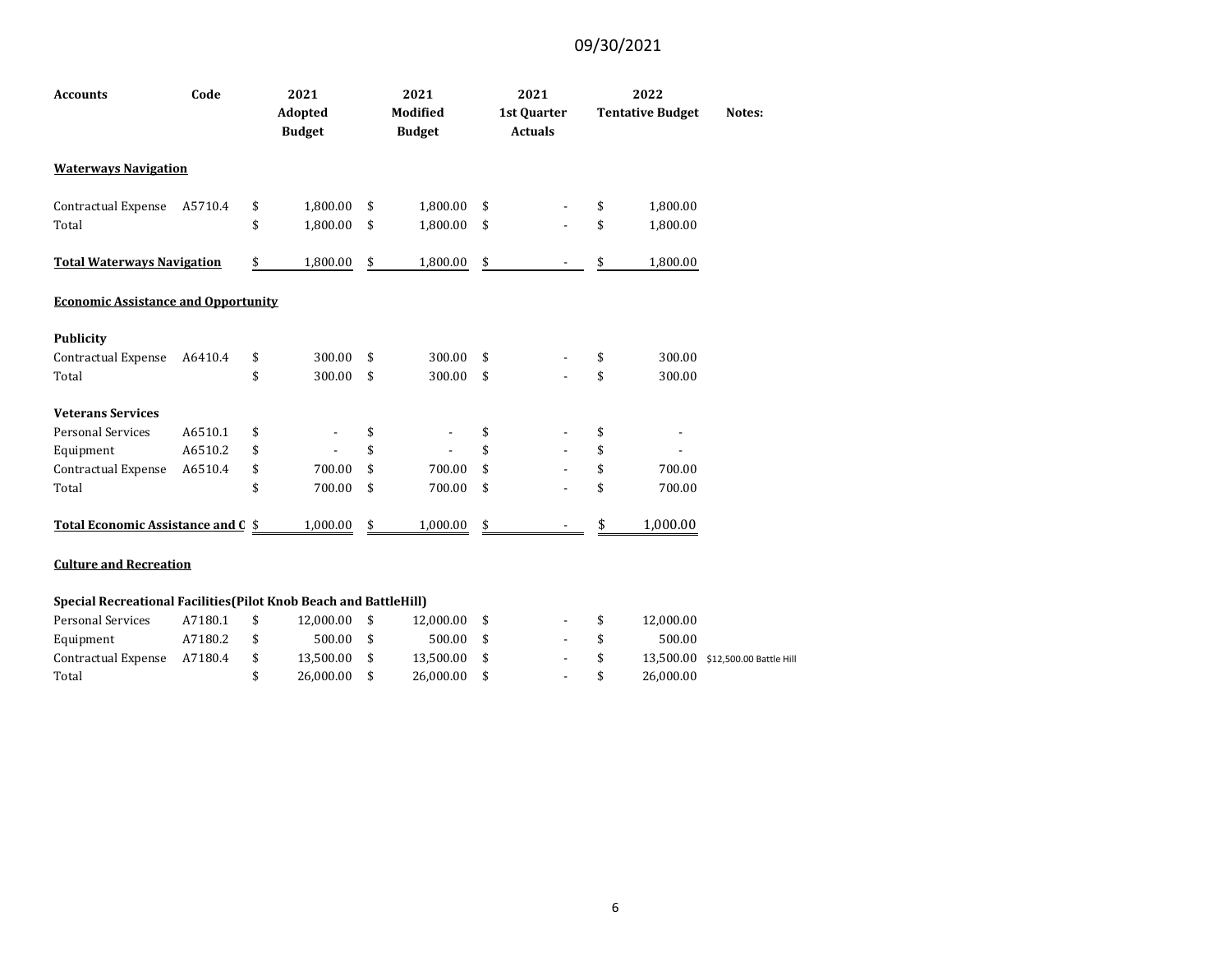| <b>Accounts</b>                     | Code    | 2021                           | 2021                           |    | 2021                     | 2022                    |        |
|-------------------------------------|---------|--------------------------------|--------------------------------|----|--------------------------|-------------------------|--------|
|                                     |         | Adopted                        | <b>Modified</b>                |    | 1st Quarter              | <b>Tentative Budget</b> | Notes: |
|                                     |         | <b>Budget</b>                  | <b>Budget</b>                  |    | <b>Actuals</b>           |                         |        |
| <b>Youth Program</b>                |         |                                |                                |    |                          |                         |        |
| <b>Personal Services</b>            | A7310.1 | \$<br>$\overline{\phantom{a}}$ | \$<br>$\overline{\phantom{a}}$ | \$ |                          | \$                      |        |
| Equipment                           | A7310.2 | \$                             | \$                             | \$ | $\overline{\phantom{a}}$ | \$                      |        |
| Contractual Expense                 | A7310.4 | \$<br>650.00                   | \$<br>650.00                   | \$ | ٠                        | \$<br>650.00            |        |
| Total                               |         | \$<br>650.00                   | \$<br>650.00                   | \$ | ÷,                       | \$<br>650.00            |        |
| <b>Joint Youth Project</b>          |         |                                |                                |    |                          |                         |        |
| Contractual Expense                 | A7320.4 | \$<br>5,000.00                 | \$<br>5,000.00                 | \$ |                          | \$<br>9,500.00          |        |
| Total                               |         | \$<br>5,000.00                 | \$<br>5,000.00                 | \$ |                          | \$<br>9,500.00          |        |
| <b>Historian</b>                    |         |                                |                                |    |                          |                         |        |
| <b>Personal Services</b>            | A7510.1 | \$<br>860.00                   | \$<br>860.00                   | \$ | 198.55                   | \$<br>860.00            |        |
| Equipment                           | A7510.2 | \$                             | \$                             | \$ |                          | \$                      |        |
| Contractual Expense                 | A7510.4 | \$                             | \$                             | \$ |                          | \$                      |        |
| <b>Employee Benefits</b>            | A7510.8 | \$                             | \$<br>$\overline{\phantom{a}}$ | \$ | 16.45                    | \$                      |        |
| Total                               |         | \$<br>860.00                   | \$<br>860.00                   | \$ | 215.00                   | \$<br>860.00            |        |
| <b>Celebration</b>                  |         |                                |                                |    |                          |                         |        |
| <b>Personal Services</b>            | A7550.1 | \$                             | \$                             | \$ |                          | \$                      |        |
| Equipment                           | A7550.2 | \$                             | \$                             | \$ |                          | \$                      |        |
| Contractual Expense                 | A7550.4 | \$<br>250.00                   | \$<br>250.00                   | \$ |                          | \$<br>250.00            |        |
| Total                               |         | \$<br>250.00                   | \$<br>250.00                   | \$ |                          | \$<br>250.00            |        |
| <b>Adult Recreaton</b>              |         |                                |                                |    |                          |                         |        |
| <b>Personal Services</b>            | A7620.1 | \$                             | \$                             | \$ |                          | \$                      |        |
| Equipment                           | A7620.2 | \$                             | \$                             | \$ |                          | \$                      |        |
| Contractual Expense                 | A7620.4 | \$<br>2,000.00                 | \$<br>2,000.00                 | \$ | 2,000.00                 | \$<br>2,000.00          |        |
| Total                               |         | \$<br>2,000.00                 | \$<br>2,000.00                 | \$ | 2,000.00                 | \$<br>2,000.00          |        |
| <b>Total Culture and Recreation</b> |         | \$<br>34,760.00                | \$<br>34,760.00                | Ś  | 2,215.00                 | \$<br>39,260.00         |        |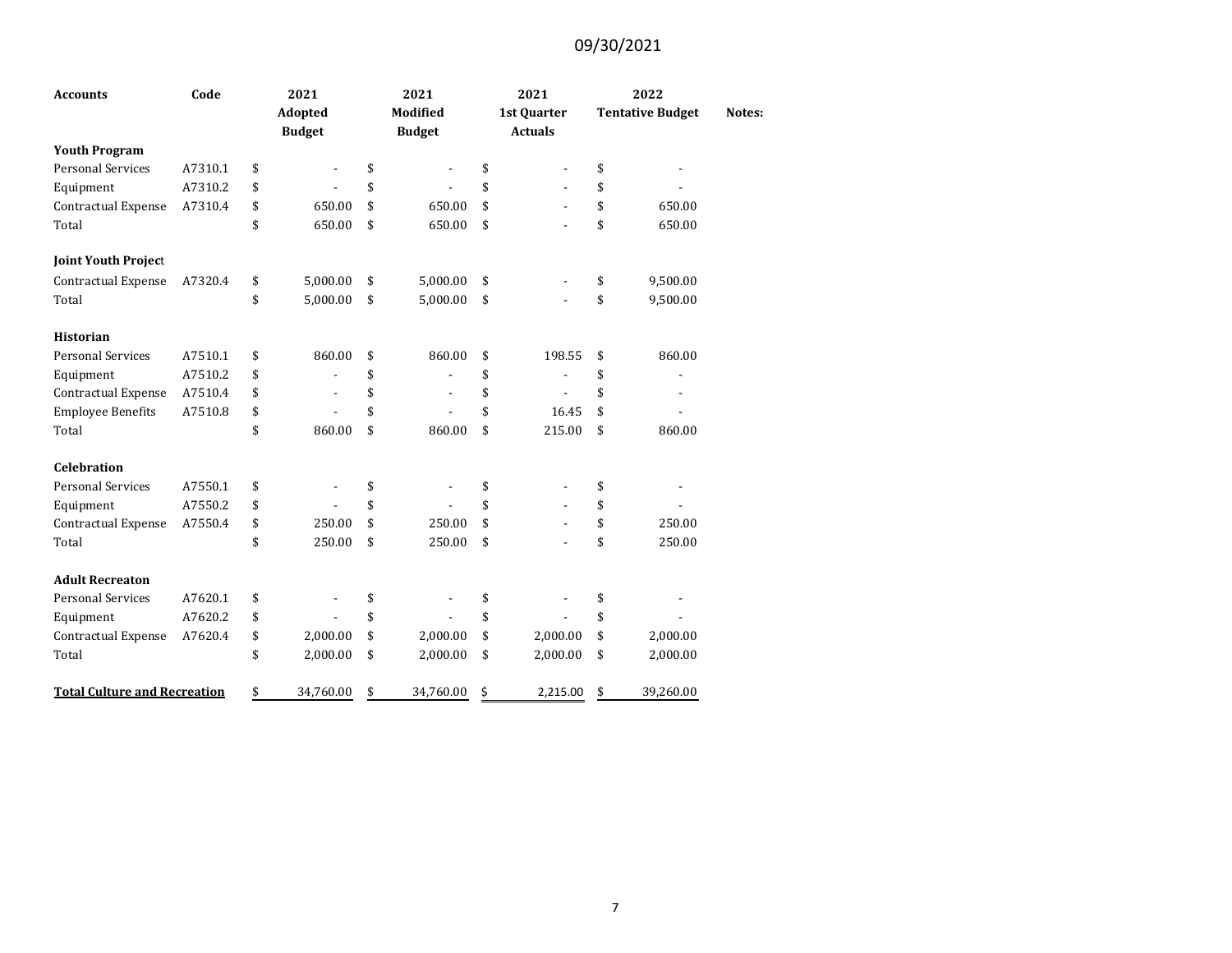| <b>Accounts</b>                           | Code    | 2021<br>Adopted<br><b>Budget</b> | 2021<br><b>Modified</b><br><b>Budget</b> | 2021<br>1st Quarter<br><b>Actuals</b> | 2022<br><b>Tentative Budget</b> | Notes:                                     |
|-------------------------------------------|---------|----------------------------------|------------------------------------------|---------------------------------------|---------------------------------|--------------------------------------------|
| <b>Home and Community Services</b>        |         |                                  |                                          |                                       |                                 |                                            |
| <b>Planning</b>                           |         |                                  |                                          |                                       |                                 |                                            |
| <b>Personal Services</b>                  | A8020.1 | \$<br>5,000.00                   | \$<br>5,000.00                           | \$<br>1,065.59                        | \$<br>5,000.00                  |                                            |
| Equipment                                 | A8020.2 | \$                               | \$                                       | \$<br>$\overline{a}$                  | \$                              |                                            |
| Contractual Expense                       | A8020.4 | \$<br>7,200.00                   | \$<br>7,200.00                           | \$<br>554.00                          | \$<br>7,200.00                  |                                            |
| <b>Employee Benefits</b>                  | A8020.8 | \$                               | \$<br>$\overline{\phantom{a}}$           | \$<br>88.27                           |                                 |                                            |
| Total                                     |         | \$<br>12,200.00                  | \$<br>12,200.00                          | \$<br>1,707.86                        | \$<br>12,200.00                 |                                            |
| <b>Environmental Control</b>              |         |                                  |                                          |                                       |                                 |                                            |
| Contractual Expense                       | A8090.4 | \$                               | \$                                       | \$                                    | \$                              |                                            |
| Total                                     |         | \$                               | \$                                       | \$                                    | \$                              |                                            |
| <b>Cemeteries</b>                         |         |                                  |                                          |                                       |                                 |                                            |
| <b>Personal Services</b>                  | A8810.1 | \$<br>3,915.00                   | \$<br>3,915.00                           | \$                                    | \$                              | 4,000.00 \$13.65 hr X 275 hrs - \$3,753.00 |
| Equipment                                 | A8810.2 | \$                               | \$                                       | \$                                    | \$                              |                                            |
| Contractual Expense                       | A8810.4 | \$<br>250.00                     | \$<br>250.00                             | \$                                    | \$<br>250.00                    |                                            |
| <b>Employee Benefits</b>                  | A8810.8 | \$                               | \$                                       | \$                                    |                                 |                                            |
| Total                                     |         | \$<br>4,165.00                   | \$<br>4,165.00                           | \$                                    | \$<br>4,250.00                  |                                            |
| Total Home and Community Sery \$          |         | 16,365.00                        | \$<br>16,365.00                          | \$<br>1,707.86                        | \$<br>16,450.00                 |                                            |
| Undistributed<br><b>Employee Benefits</b> |         |                                  |                                          |                                       |                                 |                                            |
| <b>State Retirement</b>                   | A9010.1 | \$<br>23,060.00                  | \$<br>23,060.00                          | \$                                    | \$<br>26,298.00                 |                                            |
| Social Security                           | A9030.8 | \$<br>20,530.00                  | \$<br>20,530.00                          | \$<br>5,234.63                        | \$<br>19,785.00                 |                                            |
| Unemployment Insu                         | A9050.8 | \$                               | \$                                       | \$<br>$\overline{a}$                  | \$                              |                                            |
| Disability Insurance                      | A9055.8 | \$<br>250.00                     | \$<br>250.00                             | \$<br>61.80                           | \$<br>250.00                    |                                            |
| Hospital and medica                       | A9060.8 | \$<br>17,852.00                  | \$<br>17,852.00                          | \$<br>5,143.34                        | \$<br>19,473.00                 |                                            |
| Employee Benefits-C                       | A9089.8 | \$                               | \$<br>$\overline{\phantom{a}}$           | \$<br>$\overline{\phantom{a}}$        |                                 |                                            |
| <b>Total Undistributed</b>                |         | \$<br>61,692.00                  | \$<br>61,692.00                          | \$<br>10,439.77                       | \$<br>65,806.00                 |                                            |
| Total Appropriations/Expenditu \$         |         | 758,174.00                       | \$<br>758,174.00                         | \$<br>133,844.37                      | \$<br>768,878.00                |                                            |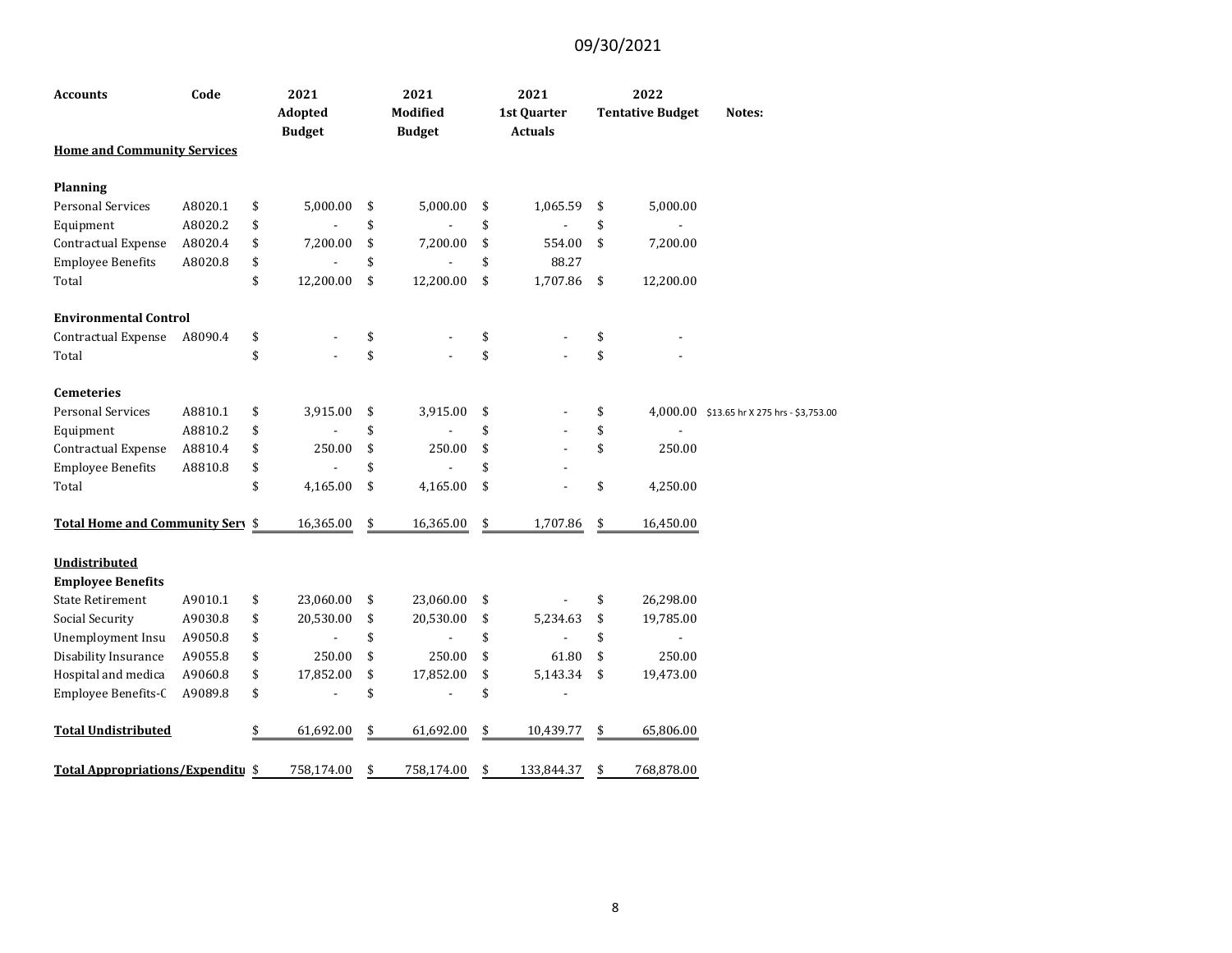| <b>Accounts</b>                        | Code  | 2021                           | 2021                | 2021             | 2022                           |        |
|----------------------------------------|-------|--------------------------------|---------------------|------------------|--------------------------------|--------|
|                                        |       | Adopted                        | <b>Modified</b>     | 1st Quarter      | <b>Tentative Budget</b>        | Notes: |
|                                        |       | <b>Budget</b>                  | <b>Budget</b>       | <b>Actuals</b>   |                                |        |
| <b>General Fund Estimated Revenues</b> |       |                                |                     |                  |                                |        |
| Real Property Tax Ro                   | A1001 | \$<br>432,036.00               | \$<br>432,036.00    | \$<br>432,036.00 | \$<br>443,740.00               |        |
| <b>Other Tax Items</b>                 |       |                                |                     |                  |                                |        |
| Other Payments in L                    | A1081 | \$<br>3,700.00                 | \$<br>3,700.00      | \$<br>3,629.50   | \$<br>3,700.00                 |        |
| Interest and Penaltic                  | A1090 | \$<br>7,000.00                 | \$<br>7,000.00      | \$<br>3,328.48   | \$<br>3,500.00                 |        |
| Other Non-Property                     | A1189 | \$<br>$\overline{\phantom{a}}$ | \$<br>$\frac{1}{2}$ | \$<br>116.95     | \$<br>$\overline{\phantom{a}}$ |        |
| Franchise                              | A1170 | \$<br>36,000.00                | \$<br>36,000.00     | \$<br>38,369.30  | \$<br>38,000.00                |        |
| <b>Departmental Income</b>             |       |                                |                     |                  |                                |        |
| <b>Clerk Fees</b>                      | A1255 | \$<br>1,000.00                 | \$<br>1,000.00      | \$<br>95.37      | \$<br>1,000.00                 |        |
| <b>Vital Statistics Fee</b>            | A1603 | \$<br>700.00                   | \$<br>700.00        | \$<br>250.00     | \$<br>700.00                   |        |
| Culture and Recreati                   | A2089 | \$<br>$\overline{\phantom{0}}$ | \$                  | \$               | \$                             |        |
| <b>Planning Board Fees</b>             | A2115 | \$<br>500.00                   | \$<br>500.00        | \$<br>175.00     | \$<br>500.00                   |        |
| <b>Use of Money</b>                    |       |                                |                     |                  |                                |        |
| <b>Interest and Earning</b>            | A2401 | \$<br>4,000.00                 | \$<br>4,000.00      | 138.38 \$        | 2,000.00                       |        |
| <b>Licenses and Permits</b>            |       |                                |                     |                  |                                |        |
| Dog License                            | A2544 | \$<br>3,500.00                 | \$<br>3,500.00      | \$<br>708.00     | \$<br>3,500.00                 |        |
| Permits                                | A2590 | \$                             | \$                  | \$               | \$                             |        |
| <b>Fines and Forfeitures</b>           |       |                                |                     |                  |                                |        |
| Fines and Forfeited I                  | A2610 | \$<br>72,500.00                | \$<br>72,500.00     | \$<br>4,997.00   | \$<br>70,000.00                |        |
| Sale of Property/Compensation for Loss |       |                                |                     |                  |                                |        |
| Sale of Real Property                  | A2660 | \$                             | \$                  | \$               | \$                             |        |
| Sale of Surplus Equip                  | A2665 | \$                             | \$                  | \$               | \$                             |        |
| <b>Unclassified Revenue</b>            |       |                                |                     |                  |                                |        |
| Unclassified Revenu                    | A2770 | \$                             | \$                  | \$<br>40.13      | \$                             |        |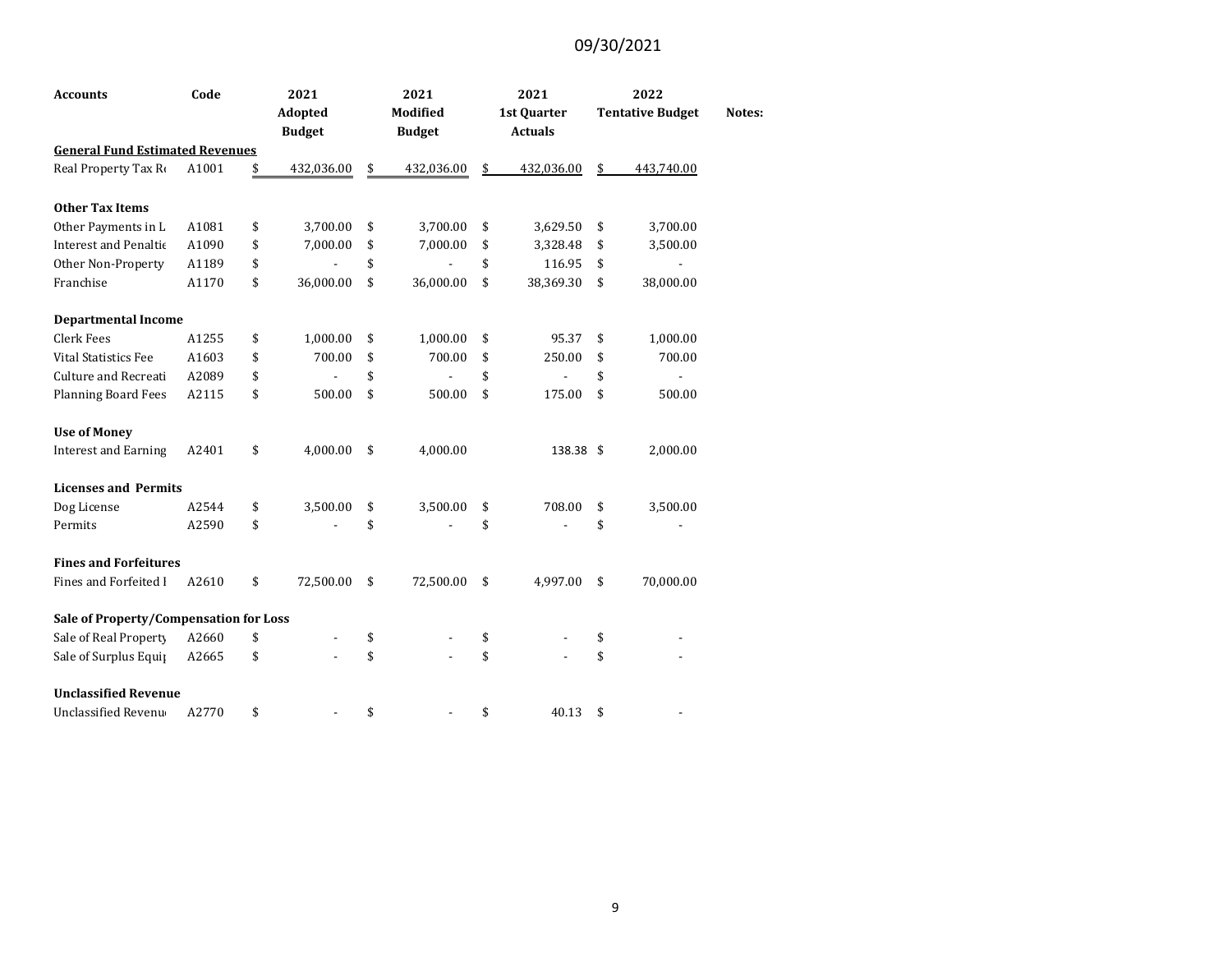| Accounts                                 | Code     | 2021             | 2021             | 2021                 | 2022                    |        |
|------------------------------------------|----------|------------------|------------------|----------------------|-------------------------|--------|
|                                          |          | Adopted          | Modified         | 1st Quarter          | <b>Tentative Budget</b> | Notes: |
|                                          |          | <b>Budget</b>    | <b>Budget</b>    | <b>Actuals</b>       |                         |        |
| <b>State Aid</b>                         |          |                  |                  |                      |                         |        |
| <b>Revenue Sharing</b>                   | A3001    | \$<br>12,238.00  | \$<br>12,238.00  | \$                   | \$<br>12,238.00         |        |
| Mortgage Tax                             | A3005    | \$<br>70,000.00  | \$<br>70,000.00  | \$<br>$\overline{a}$ | \$<br>90,000.00         |        |
| Grant Revenue - Oth                      | A3089    | \$               | \$               | \$<br>$\overline{a}$ | \$                      |        |
| Grant Revenue - Hor                      | A3989    | \$               | \$               | \$<br>$\overline{a}$ | \$                      |        |
| <b>Total Estimated Revenues</b>          |          | \$<br>211,138.00 | \$<br>211,138.00 | \$<br>51,848.11      | \$<br>225,138.00        |        |
| <b>Unexpended Balance</b>                |          | \$<br>115,000.00 | \$<br>115,000.00 |                      | \$<br>100,000.00        |        |
|                                          |          | appropriated     | appropriated     |                      | appropriated            |        |
|                                          |          | 2021 budget      | 2021 budget      |                      | 2022 budget             |        |
| <b>HIGHWAY FUND</b>                      |          |                  |                  |                      |                         |        |
| <b>Highway Appropriations - Townwide</b> |          |                  |                  |                      |                         |        |
| <b>Bridges</b>                           |          |                  |                  |                      |                         |        |
| Contractual Expense DA5120.4             |          | \$<br>10,000.00  | \$<br>10,000.00  | \$                   | \$<br>10,000.00         |        |
| Total                                    |          | \$<br>10,000.00  | \$<br>10,000.00  | \$                   | \$<br>10,000.00         |        |
| Machinery                                |          |                  |                  |                      |                         |        |
| Equipment                                | DA5130.2 | \$<br>33,000.00  | \$<br>33,000.00  | \$                   | \$<br>33,000.00         |        |
| <b>Contractual Expense</b>               | DA5130.4 | \$<br>80,000.00  | \$<br>80,000.00  | \$<br>16,335.03      | \$<br>80,000.00         |        |
| Total                                    |          | \$<br>113,000.00 | \$<br>113,000.00 | \$<br>16,335.03      | \$<br>113,000.00        |        |
| <b>Snow Removal - Town</b>               |          |                  |                  |                      |                         |        |
| <b>Personal Services</b>                 | DA5142.1 | \$<br>224,700.00 | \$<br>224,700.00 | \$<br>66,513.45      | \$<br>224,700.00        |        |
| Contractual Expense                      | DA5142.4 | \$<br>85,000.00  | \$<br>85,000.00  | \$<br>12,359.22      | \$<br>85,000.00         |        |
| <b>Employee Benefits</b>                 | DA5142.8 | \$               | \$               | \$<br>31,899.46      |                         |        |
| Total                                    |          | \$<br>309,700.00 | \$<br>309,700.00 | \$<br>110,772.13     | \$<br>309,700.00        |        |
| <b>Employee Benefits</b>                 |          |                  |                  |                      |                         |        |
| <b>State Retirement</b>                  | DA9010.8 | \$<br>28,816.00  | \$<br>28,816.00  | \$                   | \$<br>29,816.00         |        |
| <b>Social Security</b>                   | DA9030.8 | \$<br>17,190.00  | \$<br>17,190.00  | \$<br>8,160.02       | \$<br>17,190.00         |        |
| Hospital and Medica                      | DA9060.8 | \$<br>85,000.00  | \$<br>85,000.00  | \$<br>29,258.04      | \$<br>85,550.00         |        |
| Other(uniforms/pfl)                      | DA9089.8 | \$<br>3,600.00   | \$<br>3,600.00   | \$<br>1,115.72       | \$<br>3,800.00          |        |
| Total                                    |          | \$<br>134,606.00 | \$<br>134,606.00 | \$<br>38,533.78      | \$<br>136,356.00        |        |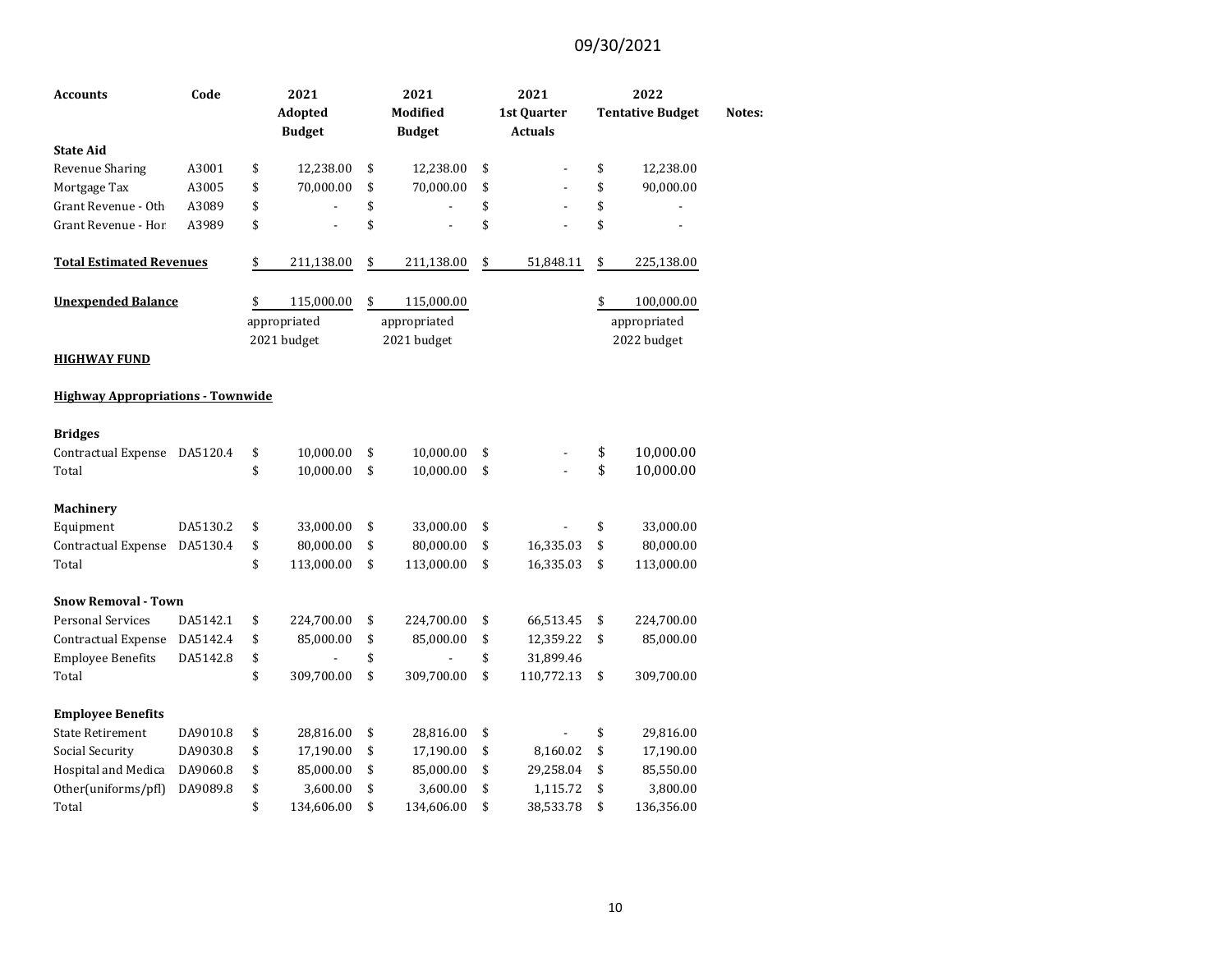| <b>Accounts</b>                                 | Code     | 2021<br>Adopted<br><b>Budget</b> | 2021<br>Modified<br><b>Budget</b> | 2021<br>1st Quarter<br><b>Actuals</b> | 2022<br><b>Tentative Budget</b> | Notes: |
|-------------------------------------------------|----------|----------------------------------|-----------------------------------|---------------------------------------|---------------------------------|--------|
| <b>Debt Service Principal</b>                   |          |                                  |                                   |                                       |                                 |        |
| Serial Bonds                                    | DA9710.6 | \$<br>107,562.00                 | \$<br>107,562.00                  | \$                                    | \$<br>107,562.00                |        |
| <b>Bond Anticipation</b>                        | DA9730.6 | \$                               | \$                                | \$                                    | \$                              |        |
| Capital Bonds                                   | DA9740.6 | \$                               | \$                                | \$                                    |                                 |        |
| Total                                           |          | \$<br>107,562.00                 | \$<br>107,562.00                  | \$                                    | \$<br>107,562.00                |        |
| <b>Interest</b>                                 |          |                                  |                                   |                                       |                                 |        |
| Serial Bonds                                    | DA9710.7 | \$<br>9,759.00                   | \$<br>9,759.00                    | \$                                    | \$<br>4,954.00                  |        |
| <b>Bond Anticipation</b>                        | DA9730.7 | \$                               | \$                                | \$                                    |                                 |        |
| Capital Bonds                                   | DA9740.7 | \$<br>$\blacksquare$             | \$<br>$\overline{a}$              | \$<br>÷,                              | \$                              |        |
| Total                                           |          | \$<br>9,759.00                   | \$<br>9,759.00                    | \$<br>$\overline{a}$                  | \$<br>4,954.00                  |        |
| <b>Total Appropriations/Expenses</b>            |          | \$<br>684,627.00                 | \$<br>684,627.00                  | \$<br>165,640.94                      | \$<br>681,572.00                |        |
| <b>Highway Revenues - Townwide</b>              |          |                                  |                                   |                                       |                                 |        |
| <b>Local Sources</b>                            |          |                                  |                                   |                                       |                                 |        |
| Real Property Tax                               | DA1001   | \$<br>647,127.00                 | \$<br>647,127.00                  | \$<br>647,127.00                      | \$<br>646,072.00                |        |
| Sales of Scrap & Surp                           | DA2650   | \$                               | \$                                | \$<br>L.                              | \$                              |        |
| <b>Interest and Earning</b>                     | DA2401   | \$<br>4,000.00                   | \$<br>4,000.00                    | \$<br>105.50                          | \$<br>2,000.00                  |        |
| Compensation for Lo                             | DA2690   | \$                               | \$                                | \$                                    | \$                              |        |
| Mowing - Washingto                              | DA2770   | \$<br>3,500.00                   | \$<br>3,500.00                    | \$                                    | \$<br>3,500.00                  |        |
| <b>Total Est./Actual Revenues</b>               |          | \$<br>7,500.00                   | \$<br>7,500.00                    | \$<br>105.50                          | \$<br>5,500.00                  |        |
| Townwide                                        |          |                                  |                                   |                                       |                                 |        |
| Unexpended Balance/cash on ha \$                |          | 30,000.00                        | \$<br>30,000.00                   |                                       | \$<br>30,000.00                 |        |
|                                                 |          | appropriated                     | appropriated                      |                                       | appropriated                    |        |
|                                                 |          | 2021 budget                      | 2021 budget                       |                                       | 2022 budget                     |        |
| <b>Highway Appropriations - Outside Village</b> |          |                                  |                                   |                                       |                                 |        |
| <b>General Repairs</b>                          |          |                                  |                                   |                                       |                                 |        |
| <b>Personal Services</b>                        | DB5110.1 | \$<br>192,060.00                 | \$<br>192,060.00                  | \$                                    | \$<br>192,060.00                |        |
| Contractual Expense                             | DB5110.4 | \$<br>77,900.00                  | \$<br>77,900.00                   | \$                                    | \$<br>77,900.00                 |        |
| <b>Employee Benefits</b>                        | DB5110.8 | \$                               | \$                                | \$                                    | \$                              |        |
| Total                                           |          | \$<br>269,960.00                 | \$<br>269,960.00                  | \$                                    | \$<br>269,960.00                |        |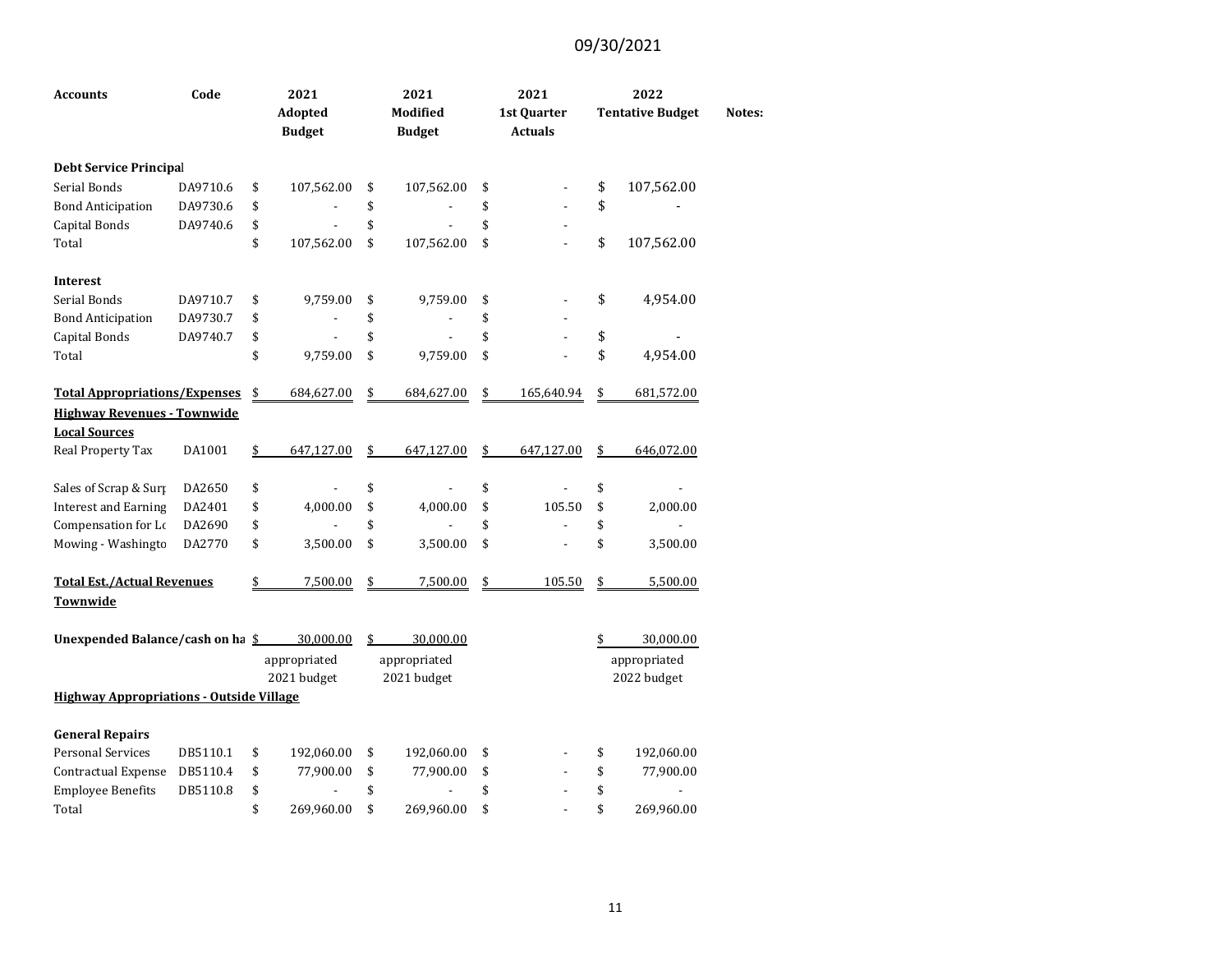| <b>Accounts</b>                           | Code     | 2021<br>Adopted  | 2021<br><b>Modified</b> |               |    | 2021<br>1st Quarter |    | 2022<br><b>Tentative Budget</b> | Notes: |
|-------------------------------------------|----------|------------------|-------------------------|---------------|----|---------------------|----|---------------------------------|--------|
|                                           |          | <b>Budget</b>    |                         | <b>Budget</b> |    | <b>Actuals</b>      |    |                                 |        |
| <b>Improvements</b>                       |          |                  |                         |               |    |                     |    |                                 |        |
| Capital Outlay                            | DB5112.2 | \$<br>240,000.00 | \$                      | 240,000.00    | \$ |                     | \$ | 245,000.00                      |        |
| <b>Employee Benefits</b>                  |          |                  |                         |               |    |                     |    |                                 |        |
| <b>State Retirement</b>                   | DB9010.8 | \$<br>26,573.00  | \$                      | 26,573.00     | \$ |                     | \$ | 27,573.00                       |        |
| <b>Social Security</b>                    | DB9030.8 | \$<br>14,693.00  | \$                      | 14,693.00     | \$ |                     | \$ | 14,693.00                       |        |
| Hospital and Medica                       | DB9060.8 | \$<br>85,000.00  | \$                      | 85,000.00     | \$ | 16,630.30           | \$ | 85,500.00                       |        |
| Uniforms                                  | DB9089.8 | \$<br>3,600.00   | \$                      | 3,600.00      | \$ |                     | \$ | 3,800.00                        |        |
| Total                                     |          | \$<br>129,866.00 | \$                      | 129,866.00    | \$ | 16,630.30           | \$ | 131,566.00                      |        |
| Total Highway Appropriations - \$         |          | 639,826.00       | \$                      | 639,826.00    | \$ | 16,630.30           | \$ | 646,526.00                      |        |
| <b>Outside Village</b>                    |          |                  |                         |               |    |                     |    |                                 |        |
| <b>Highway Revenues - Outside Village</b> |          |                  |                         |               |    |                     |    |                                 |        |
| <b>Local Sources</b>                      |          |                  |                         |               |    |                     |    |                                 |        |
| Real Property Tax                         | DB1001   | \$<br>407,826.00 | \$                      | 407,826.00    | \$ | 407,826.00          | \$ | 416,526.00                      |        |
| <b>Interest and Earning</b>               | DB2401   | \$<br>4,000.00   | \$                      | 4,000.00      | \$ | 37.57               | \$ | 2,000.00                        |        |
| <b>State Aid</b>                          |          |                  |                         |               |    |                     |    |                                 |        |
| Consolidated Highwa                       | DB3501   | \$<br>168,000.00 | \$                      | 168,000.00    | \$ | 5,760.71            | \$ | 168,000.00                      |        |
| Total Est./Actual Highway Rever \$        |          | 172,000.00       | \$                      | 172,000.00    | \$ | 5,798.28            | \$ | 170,000.00                      |        |
| Unexpended Balance/cash on ha \$          |          | 60,000.00        | \$                      | 60,000.00     |    |                     | \$ | 60,000.00                       |        |
|                                           |          | appropriated     |                         | appropriated  |    |                     |    | appropriated                    |        |
|                                           |          | 2021 budget      |                         | 2021 budget   |    |                     |    | 2022 budget                     |        |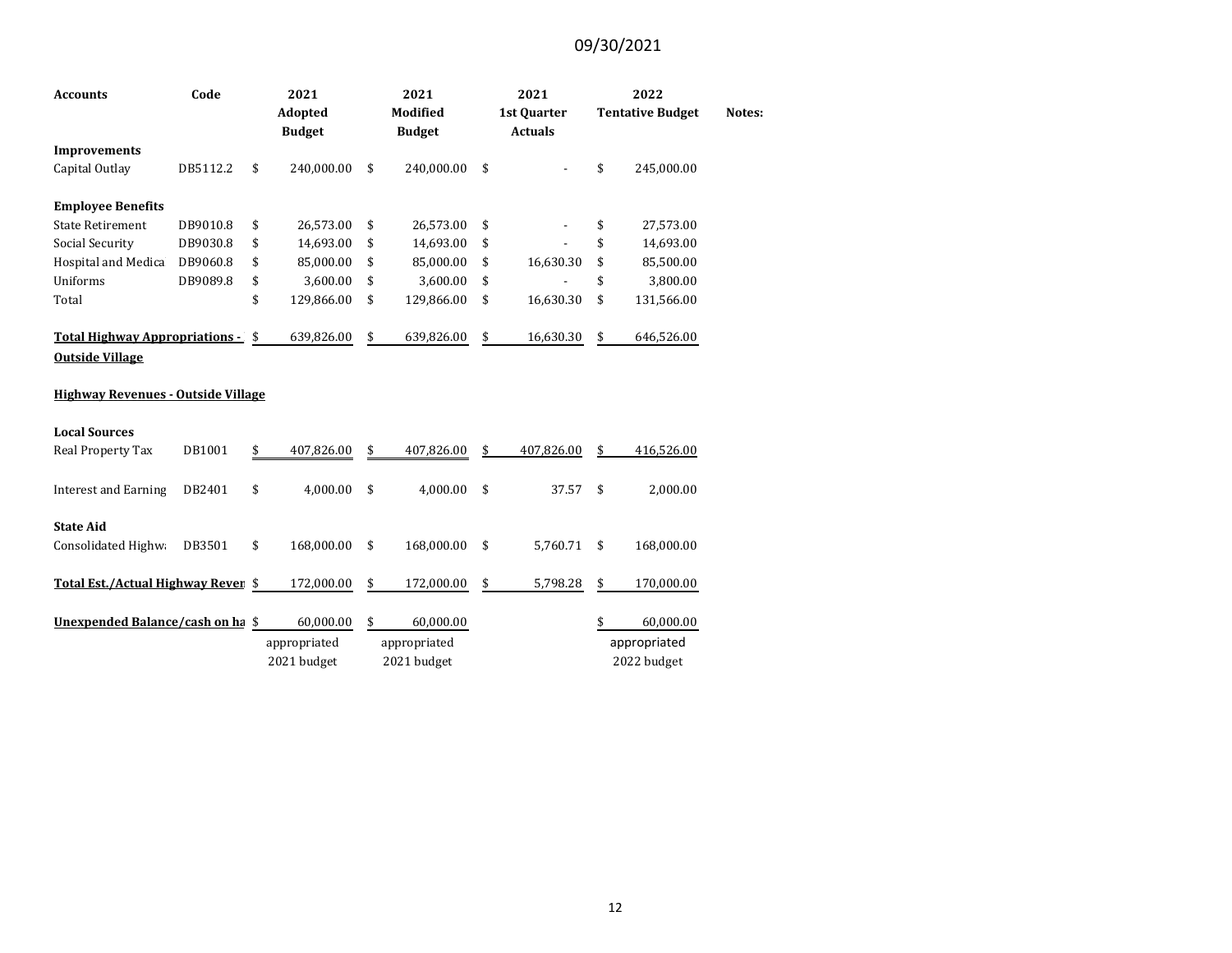| <b>Accounts</b>                    | Code<br>2021<br><b>Adopted</b> |               | 2021                     |      | 2021          |             | 2022           |                         |            |                                                     |
|------------------------------------|--------------------------------|---------------|--------------------------|------|---------------|-------------|----------------|-------------------------|------------|-----------------------------------------------------|
|                                    |                                |               | Modified                 |      |               | 1st Quarter |                | <b>Tentative Budget</b> | Notes:     |                                                     |
|                                    |                                | <b>Budget</b> |                          |      | <b>Budget</b> |             | <b>Actuals</b> |                         |            |                                                     |
| <b>SPECIAL DISTRICTS</b>           |                                |               |                          |      |               |             |                |                         |            |                                                     |
| <b>Fire Protection Districts</b>   |                                |               |                          |      |               |             |                |                         |            |                                                     |
| <b>Appropriations/Expenditures</b> |                                |               |                          |      |               |             |                |                         |            |                                                     |
| #6 Fort Ann SF1                    | SF3410.4                       | \$            | 199,390.00               | -\$  | 199,390.00    | \$          | 199,390.00     | \$                      | 199,390.00 |                                                     |
| LOSAP                              | SF9010.8                       | \$            | $\overline{\phantom{0}}$ |      |               | \$          |                |                         |            |                                                     |
| Total                              |                                | \$            | 199,390.00               | \$   | 199,390.00    | \$          | 199,390.00     | \$                      | 199,390.00 |                                                     |
|                                    |                                |               |                          |      |               |             |                |                         |            |                                                     |
| #7 Pilot Knob SF2                  | SF3410.4                       | \$            | 90,250.00                | -\$  | 90,250.00     | \$          | 90,250.00      | \$                      | 90.400.00  | contract - \$88,200.00 LOSAP - admin fee \$2,200.00 |
| LOSAP                              | SF9010.8                       | \$            | 10,600.00                | - \$ | 10,600.00     | \$          | 10,600.00      | \$                      | 15,000.00  | 15 members @ 1000.00 each                           |
| Total                              |                                | \$            | 100,850.00               | \$   | 100,850.00    | \$          | 100,850.00     | \$                      | 105,400.00 |                                                     |
|                                    |                                |               |                          |      |               |             |                |                         |            |                                                     |
| #8 West Fort Ann S                 | SF3410.4                       | \$            | 239,934.00               | \$.  | 239,934.00    | \$          | 120,992.00     | \$                      | 240.084.00 | contract - \$237,884.00 LOSAP -admin fee \$2,200.00 |
| LOSAP                              | SF9010.8                       | \$            | 9,800.00                 | \$   | 9,800.00      | \$          | 9,800.00       | \$                      | 21,533.00  | 18 members @ 1000.00 each plus shortage of 3533.00  |
| Total                              |                                | \$            | 249,734.00 \$            |      | 249,734.00    | \$          | 130,792.00     | \$                      | 261,617.00 |                                                     |
|                                    |                                |               |                          |      |               |             |                |                         |            |                                                     |
| <b>Total - All Fire Dist</b>       | <b>TOTALS</b>                  |               | 549,974.00               | S.   | 549,974.00    | \$          | 431,032.00     | \$                      | 566,407.00 |                                                     |
|                                    |                                |               |                          |      |               |             |                |                         |            |                                                     |
| <b>Revenues - Local Sources</b>    |                                |               |                          |      |               |             |                |                         |            |                                                     |
| Real Property Tax                  | SF1001                         | \$            | 549,974.00               | S    | 549,974.00    | \$          | 549,974.00     | \$                      | 566,407.00 |                                                     |